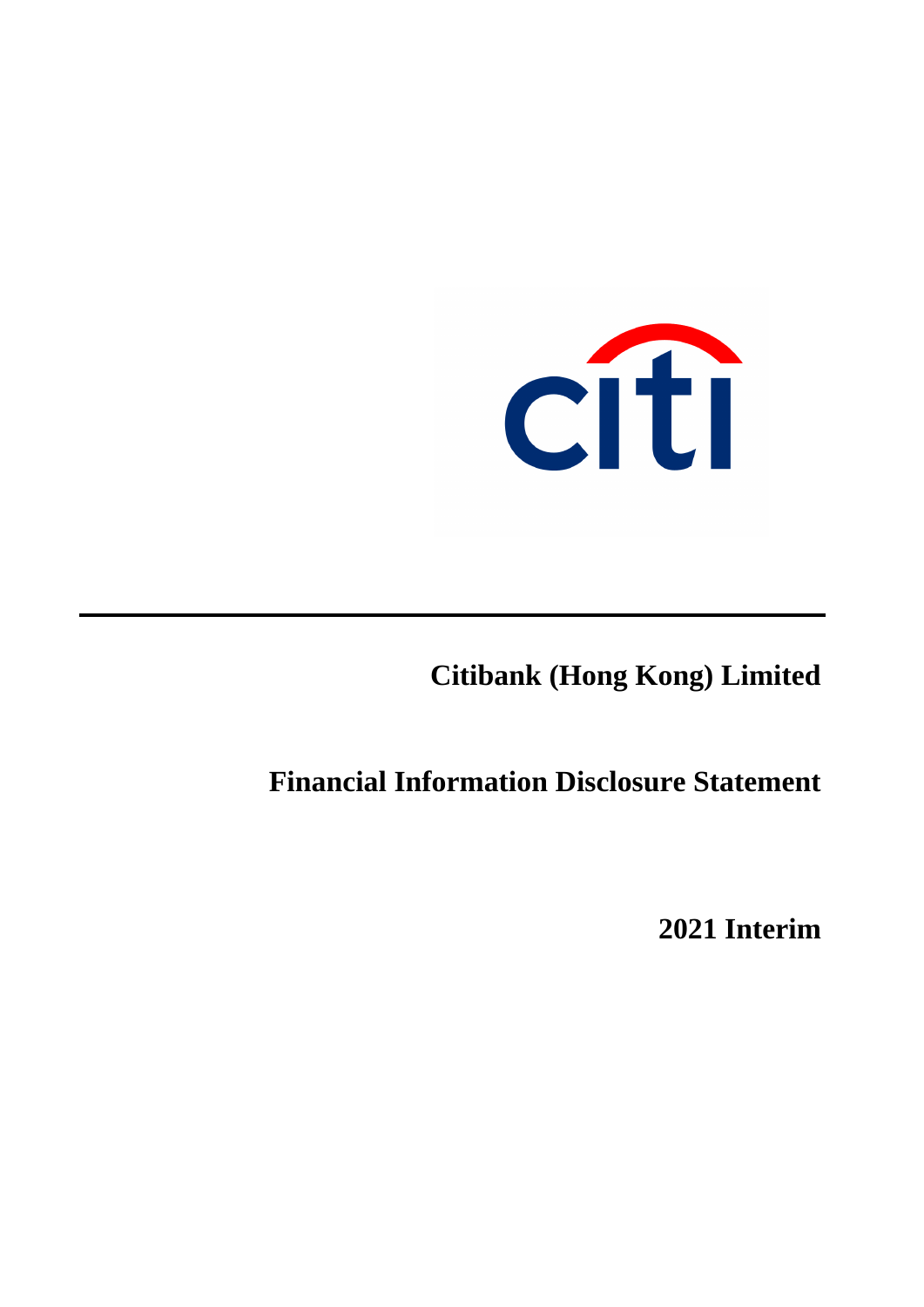# **CITIBANK (HONG KONG) LIMITED**

We enclose herewith the Financial Information Disclosure Statement for the half-year ended June 30, 2021, which are prepared under the Banking (Disclosure) Rules made pursuant to Section 60A of the Banking Ordinance.

By Order of the Board

Lam Chi Kong Lawrence Director and Chief Executive

September 30, 2021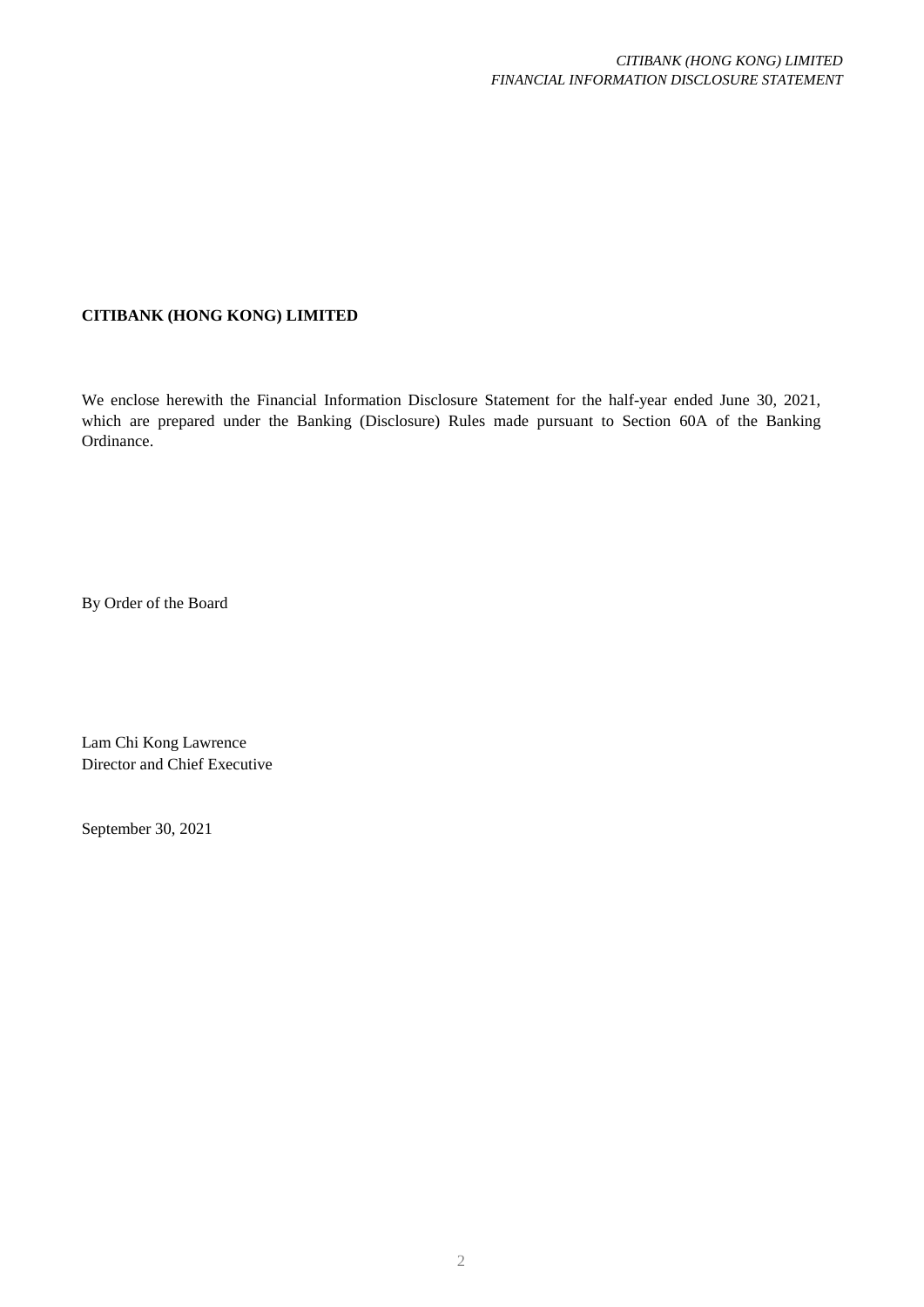# **CITIBANK (HONG KONG) LIMITED**

The directors are pleased to announce the unaudited interim results of Citibank (Hong Kong) Limited (the "Company") for the half-year ended June 30, 2021.

# **2021 First Half Results**

- Operating Income down 3% to HK\$ 3,432 million (HK\$ 3,520 million for the first half of 2020)
- Profit before taxation down 9% to HK\$ 1,073 million (HK\$ 1,184 million for the first half of 2020)
- Profit after taxation down 9% to HK\$ 887 million (HK\$ 976 million for the first half of 2020)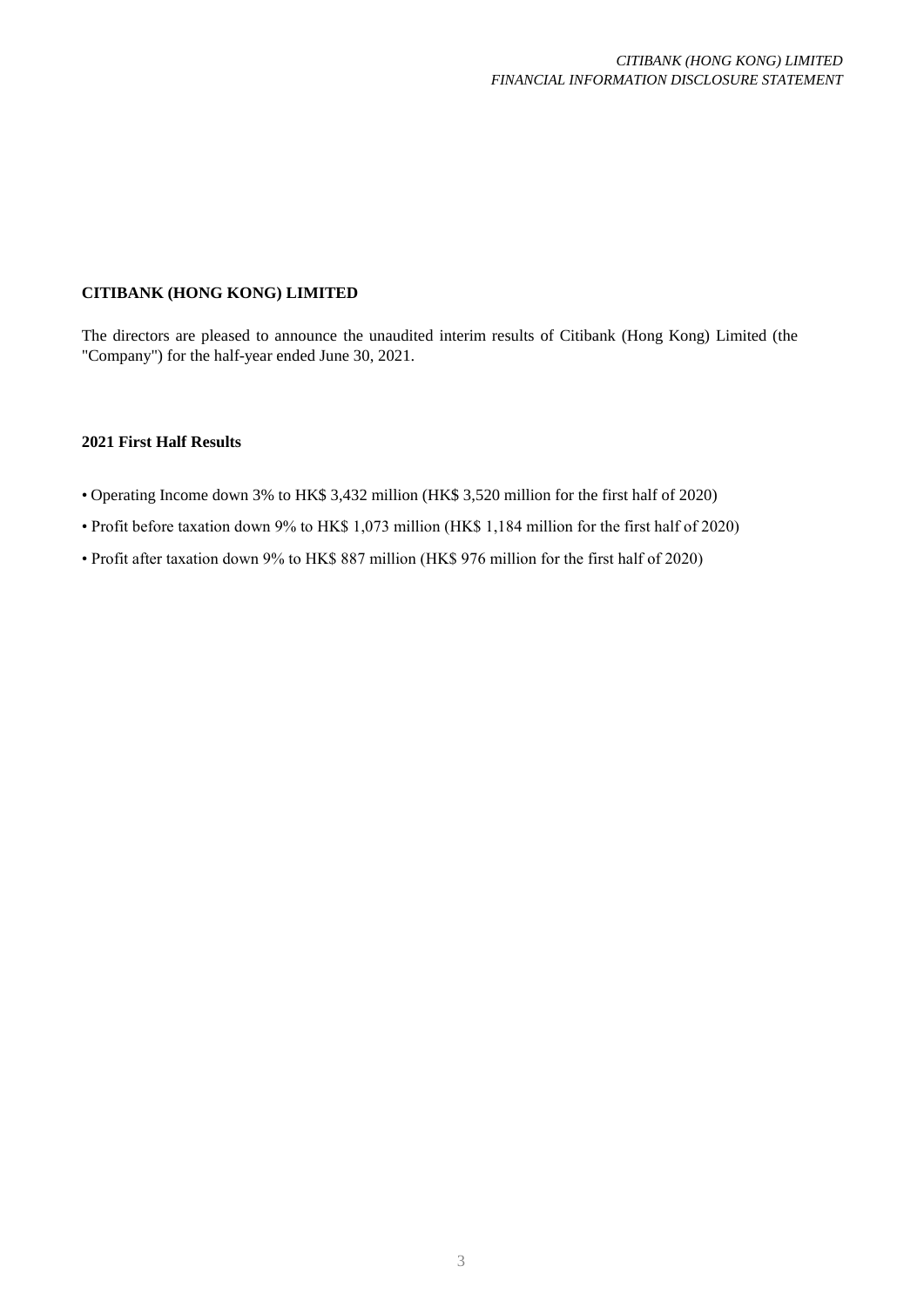# **STATEMENT OF PROFIT OR LOSS AND OTHER COMPREHENSIVE INCOME**

(Expressed in thousands of Hong Kong dollar unless otherwise indicated)

|                                                                                                                |                | Half-year   | Half-year   |
|----------------------------------------------------------------------------------------------------------------|----------------|-------------|-------------|
|                                                                                                                |                | ended       | ended       |
|                                                                                                                | <b>Note</b>    | Jun 30,2021 | Jun 30,2020 |
| Interest income                                                                                                | $\mathbf{1}$   | 1,653,378   | 2,411,257   |
| Interest expense                                                                                               | $\overline{c}$ | (331, 402)  | (751, 705)  |
| Net interest income                                                                                            |                | 1,321,976   | 1,659,552   |
| Net fee and commission income                                                                                  | 3              | 1,827,131   | 1,618,953   |
| Net trading income                                                                                             | 4              | 267,792     | 233,497     |
| Dividend income from unlisted companies                                                                        |                | 3,398       | 3,977       |
| Net gain on disposal of Financial assets at fair value through<br>other comprehensive income                   |                |             | 1,029       |
| Other operating income                                                                                         |                | 11,366      | 3,304       |
| <b>Operating income</b>                                                                                        |                | 3,431,663   | 3,520,312   |
| Staff costs                                                                                                    |                | (663, 596)  | (607, 638)  |
| Premises & equipment expenses                                                                                  |                | (25, 433)   | (32, 195)   |
| Depreciation expenses                                                                                          |                | (118, 357)  | (128, 524)  |
| Other operating expenses                                                                                       | 5              | (1,495,255) | (1,273,742) |
| <b>Operating expenses</b>                                                                                      |                | (2,302,641) | (2,042,099) |
| <b>Operating profit before Impairment losses</b>                                                               |                | 1,129,022   | 1,478,213   |
| Impairment losses - loans and advances to customers                                                            |                | (50, 737)   | (288, 484)  |
| Impairment losses - others                                                                                     |                | (5,302)     | (2,362)     |
| <b>Impairment losses</b>                                                                                       |                | (56, 039)   | (290, 846)  |
| <b>Operating profit after impairment</b>                                                                       |                | 1,072,983   | 1,187,367   |
| Loss from disposal of property, plant and equipment                                                            |                |             | (3,393)     |
| Profit before taxation                                                                                         |                | 1,072,983   | 1,183,974   |
| Taxation                                                                                                       | 6              | (186, 234)  | (207, 601)  |
| <b>Profit after taxation</b>                                                                                   |                | 886,749     | 976,373     |
| Other comprehensive income for the period, net of                                                              |                |             |             |
| tax                                                                                                            |                |             |             |
| Items that will not be classified to profit or loss:                                                           |                |             |             |
| Remeasurement on defined benefits plan                                                                         |                | (6,123)     | (2,913)     |
| Items that may be classified subsequently to profit or loss:                                                   |                |             |             |
| Changes in fair value of Financial assets at fair value through other<br>comprehensive income                  |                | 9,299       | 65,449      |
| Transfer to profit or loss on disposal of Financial assets at fair<br>value through other comprehensive income |                |             | (1,029)     |
| Other comprehensive income for the period                                                                      |                | 3,176       | 61,507      |
| Total comprehensive income for the period                                                                      |                | 889,925     | 1,037,880   |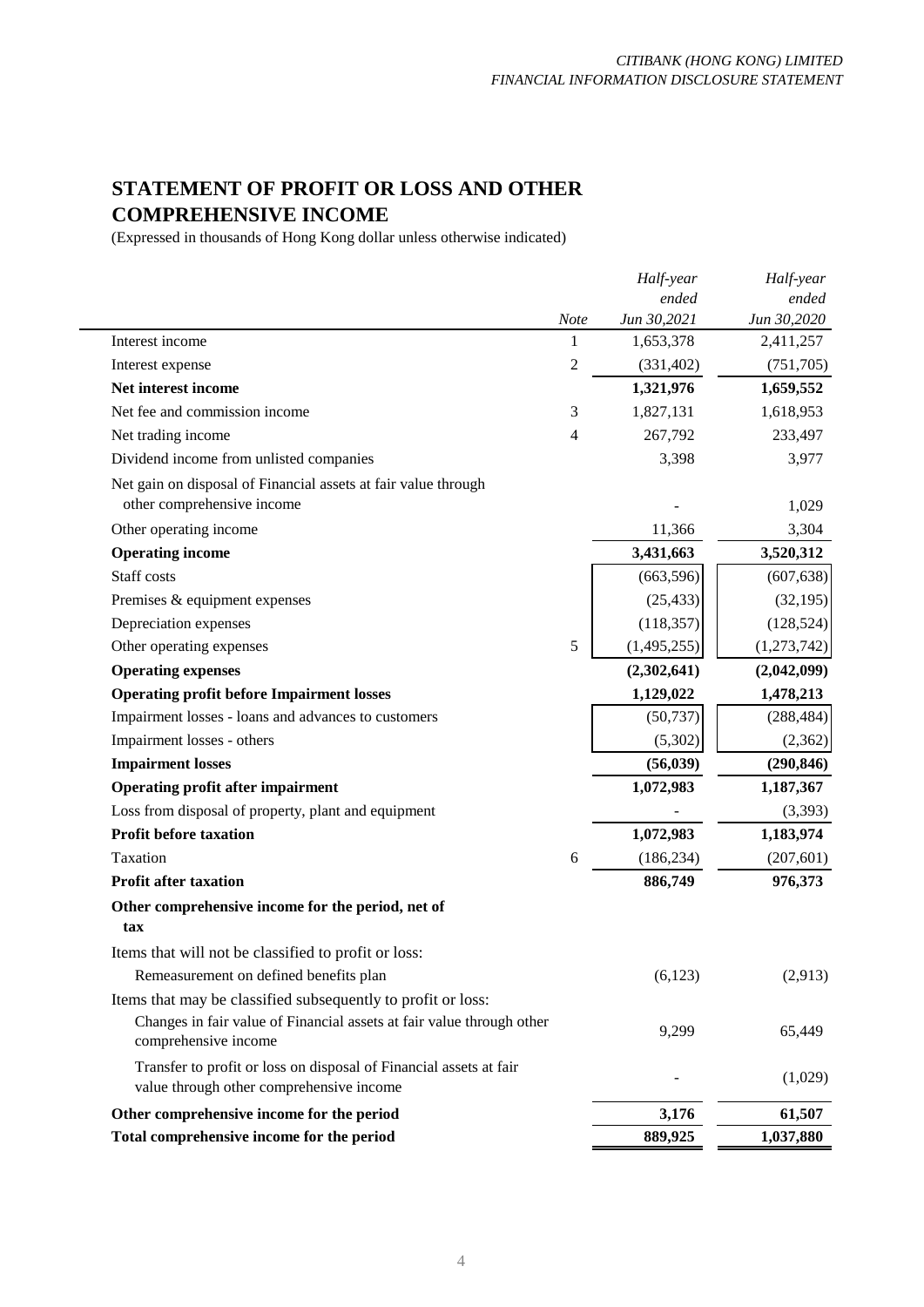# **STATEMENT OF FINANCIAL POSITION**

(Expressed in thousands of Hong Kong dollar unless otherwise indicated)

|                                                                   |      | At Jun 30,  | At Dec 31,  |
|-------------------------------------------------------------------|------|-------------|-------------|
|                                                                   | Note | 2021        | 2020        |
| <b>Assets</b>                                                     |      |             |             |
| Cash and balances with banks and other financial                  |      |             |             |
| institutions                                                      |      | 11,809,484  | 9,409,863   |
| Placements with banks and other financial institutions            | 7    | 13,400,233  | 13,626,667  |
| Loans and advances                                                | 8    | 157,436,629 | 151,732,931 |
| Financial assets at fair value through profit or loss             |      | 79,213,869  | 72,478,139  |
| Financial assets at fair value through other comprehensive income |      | 34,441,462  | 38,819,529  |
| Financial assets at amortised cost                                |      | 3,882,400   | 3,875,900   |
| Property, plant and equipment                                     | 15   | 597,643     | 660,797     |
| Intangible assets                                                 |      | 48,468      | 33,324      |
| Deferred tax assets                                               |      | 60,338      | 66,757      |
| Other assets                                                      |      | 3,893,889   | 4,374,865   |
|                                                                   |      | 304,784,415 | 295,078,772 |
| <b>Liabilities</b>                                                |      |             |             |
| Deposits and balances from banks and other financial              |      |             |             |
| institutions                                                      |      | 51,292,618  | 49,731,929  |
| Deposits from customers                                           | 16   | 222,929,166 | 215,542,715 |
| Trading financial liabilities                                     |      | 159,528     | 10,425      |
| Current taxation                                                  |      | 110,606     | 48,786      |
| Other liabilities                                                 |      | 5,752,039   | 6,096,149   |
|                                                                   |      | 280,243,957 | 271,430,004 |
| <b>Equity</b>                                                     |      |             |             |
| Share capital                                                     |      | 7,348,440   | 7,348,440   |
| Reserves                                                          | 17   | 17,192,018  | 16,300,328  |
|                                                                   |      | 24,540,458  | 23,648,768  |
|                                                                   |      | 304,784,415 | 295,078,772 |

The statement of financial position is prepared in accordance with Hong Kong Financial Reporting Standards ("HKFRSs"). The following table discloses the balances in accordance with the banking return completion instructions issued by the Hong Kong Monetary Authority ("HKMA"), before the effects of offsetting as suggested in HKAS 32.

| Loans and advances to customers | 108.474.952   | 101,066,791 |
|---------------------------------|---------------|-------------|
| Deposits from customers         | 223, 285, 784 | 215.951.245 |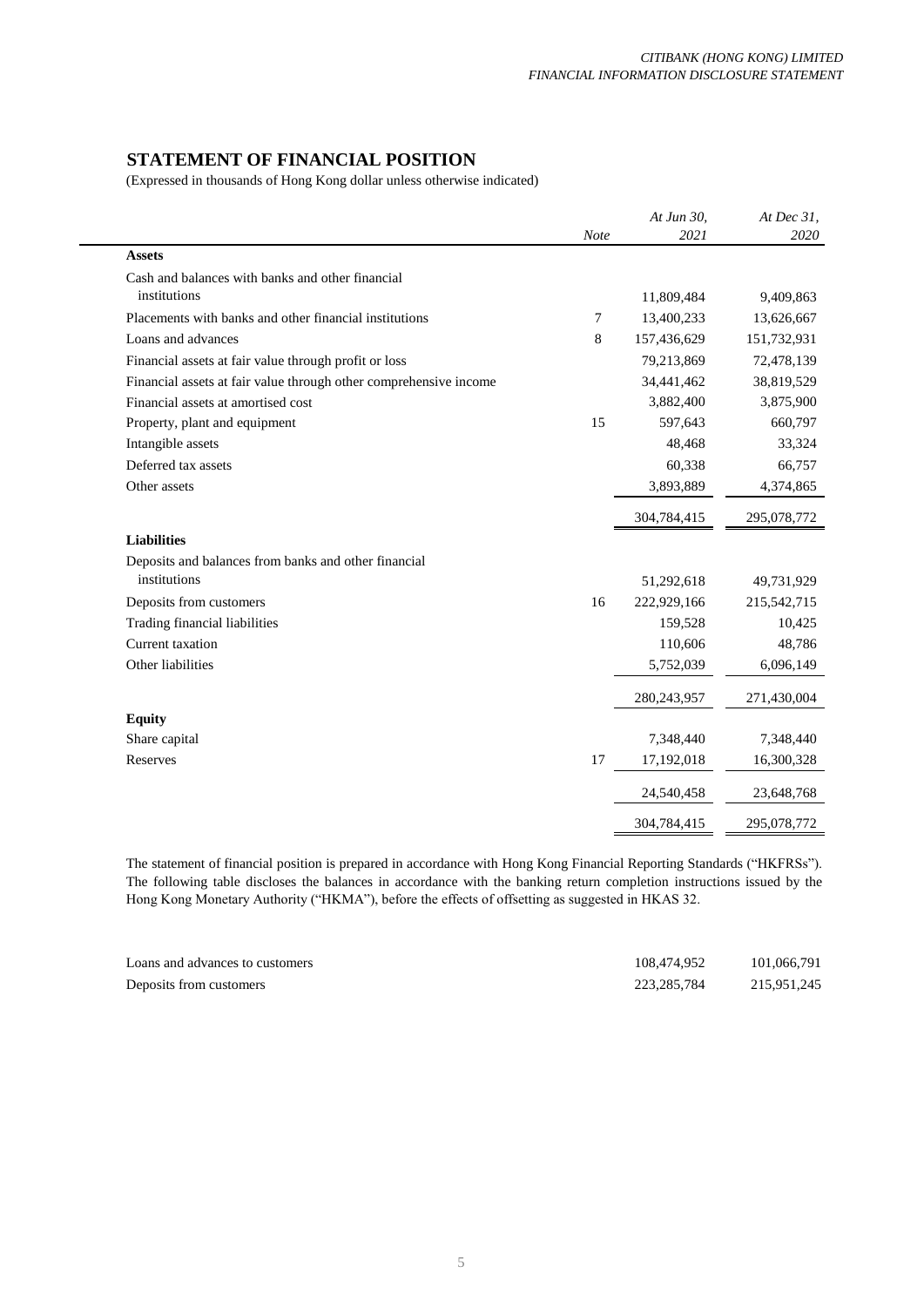# **NOTES ON THE FINANCIAL STATEMENTS**

(Expressed in thousands of Hong Kong dollar unless otherwise indicated)

|   |                                                                   | Half-year<br>ended | Half-year<br>ended |
|---|-------------------------------------------------------------------|--------------------|--------------------|
|   |                                                                   | Jun 30,2021        | Jun 30,2020        |
| 1 | <b>Interest income</b>                                            |                    |                    |
|   | Interest income on loans to customers                             | 1,164,225          | 1,543,537          |
|   | Interest income on placements with banks and other financial      |                    |                    |
|   | institutions                                                      | 417,087            | 397,826            |
|   | Interest income on financial assets designated at fair value      |                    |                    |
|   | through other comprehensive income and at amortised cost          |                    |                    |
|   | Listed                                                            | 3,774              | 2,333              |
|   | Unlisted                                                          | 58,880             | 224,246            |
|   | Interest income on financial instruments that are not measured at |                    |                    |
|   | fair value through profit or loss                                 | 1,643,966          | 2,167,942          |
|   | Interest income on financial assets designated at fair value      |                    |                    |
|   | through profit or loss                                            |                    |                    |
|   | Listed                                                            | (1,289)            | 5,536              |
|   | Unlisted<br>$\sim$                                                | 10,701             | 237,779            |
|   | Total interest income from all financial assets                   | 1,653,378          | 2,411,257          |

Included in the above is interest income accrued on impaired financial assets of \$1,563 thousand (Jun 30, 2020: \$2,093 thousand).

#### **2 Interest expense**

|   | Interest expense on deposits from customers                                                             | 220,487   | 541,750   |
|---|---------------------------------------------------------------------------------------------------------|-----------|-----------|
|   | Interest expense on deposits from banks and other financial<br>institutions                             | 108,180   | 205,506   |
|   | Other interest expense                                                                                  | 2,735     | 4,449     |
|   | Interest expense on financial instruments that are not<br>measured at fair value through profit or loss | 331,402   | 751,705   |
| 3 | Net fee and commission income                                                                           |           |           |
|   | Fee and commission income from retail banking                                                           | 1,135,117 | 846,148   |
|   | Fee and commission income from card business                                                            | 354,121   | 361,398   |
|   | Service fee from fellow subsidiaries                                                                    | 417,816   | 443,371   |
|   |                                                                                                         | 1,907,054 | 1,650,917 |
|   | Fee and commission expenses                                                                             | (79, 923) | (31, 964) |
|   |                                                                                                         | 1,827,131 | 1,618,953 |

Above amounts entirely represent net fee and commission income, other than fees included in determining the effective interest rate, arising from financial assets or financial liabilities that are neither held for trading nor designated at fair value through profit or loss.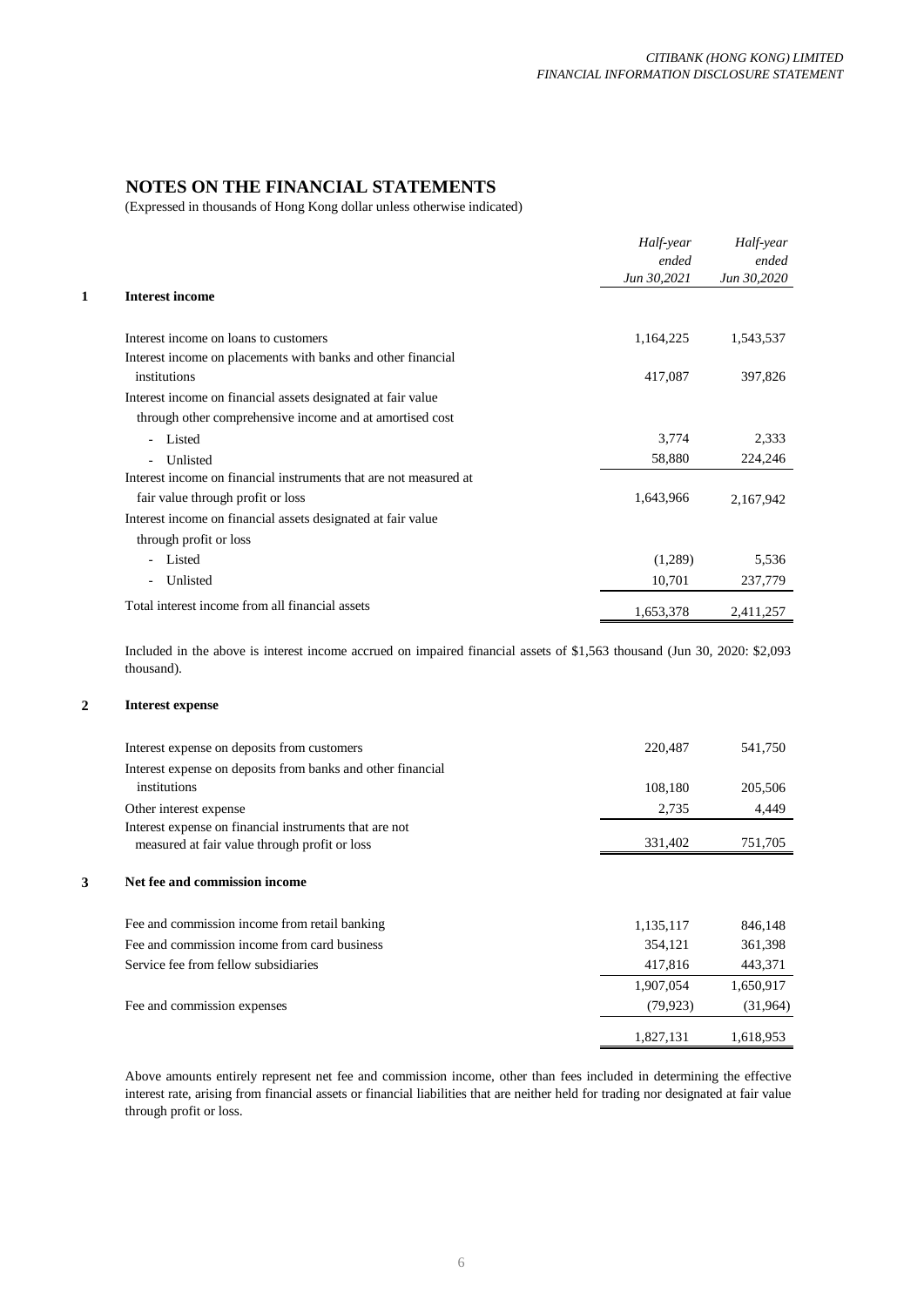| ended<br>Jun 30,2021<br>Jun 30,2020<br>$\overline{\mathbf{4}}$<br>Net trading income<br>Net gain from foreign exchange<br>313,116<br>315,823<br>Net loss from financial assets measured at fair value<br>through profit or loss<br>(45, 324)<br>267,792<br>233,497<br>5<br>Other operating expenses<br>Marketing expenses<br>485,664<br>375,268<br>850,340<br>724,466<br>Intercompany expenses<br>Others<br>159,251<br>174,008<br>1,495,255<br>1,273,742<br><b>Taxation</b><br>6<br>179,910<br>197,836<br>Provision for Hong Kong Profits Tax<br><b>Overseas Taxation</b><br>1,830<br>1,703<br>Deferred taxation<br>4,494<br>8,062<br>186,234<br>207,601<br>At Jun 30,<br>At Dec 31,<br>2021<br>7<br>Placements with banks and other financial institutions<br>Maturing between one month and one year<br>13,402,388<br>13,628,205<br>Less: Impairment allowances<br>- Stage 1<br>(2, 155)<br>- Stage 2<br>Stage 3<br>13,400,233<br>13,626,667 |  | Half-year | Half-year |
|------------------------------------------------------------------------------------------------------------------------------------------------------------------------------------------------------------------------------------------------------------------------------------------------------------------------------------------------------------------------------------------------------------------------------------------------------------------------------------------------------------------------------------------------------------------------------------------------------------------------------------------------------------------------------------------------------------------------------------------------------------------------------------------------------------------------------------------------------------------------------------------------------------------------------------------------|--|-----------|-----------|
|                                                                                                                                                                                                                                                                                                                                                                                                                                                                                                                                                                                                                                                                                                                                                                                                                                                                                                                                                |  |           | ended     |
|                                                                                                                                                                                                                                                                                                                                                                                                                                                                                                                                                                                                                                                                                                                                                                                                                                                                                                                                                |  |           |           |
|                                                                                                                                                                                                                                                                                                                                                                                                                                                                                                                                                                                                                                                                                                                                                                                                                                                                                                                                                |  |           |           |
|                                                                                                                                                                                                                                                                                                                                                                                                                                                                                                                                                                                                                                                                                                                                                                                                                                                                                                                                                |  |           |           |
|                                                                                                                                                                                                                                                                                                                                                                                                                                                                                                                                                                                                                                                                                                                                                                                                                                                                                                                                                |  |           |           |
|                                                                                                                                                                                                                                                                                                                                                                                                                                                                                                                                                                                                                                                                                                                                                                                                                                                                                                                                                |  |           | (82, 326) |
|                                                                                                                                                                                                                                                                                                                                                                                                                                                                                                                                                                                                                                                                                                                                                                                                                                                                                                                                                |  |           |           |
|                                                                                                                                                                                                                                                                                                                                                                                                                                                                                                                                                                                                                                                                                                                                                                                                                                                                                                                                                |  |           |           |
|                                                                                                                                                                                                                                                                                                                                                                                                                                                                                                                                                                                                                                                                                                                                                                                                                                                                                                                                                |  |           |           |
|                                                                                                                                                                                                                                                                                                                                                                                                                                                                                                                                                                                                                                                                                                                                                                                                                                                                                                                                                |  |           |           |
|                                                                                                                                                                                                                                                                                                                                                                                                                                                                                                                                                                                                                                                                                                                                                                                                                                                                                                                                                |  |           |           |
|                                                                                                                                                                                                                                                                                                                                                                                                                                                                                                                                                                                                                                                                                                                                                                                                                                                                                                                                                |  |           |           |
|                                                                                                                                                                                                                                                                                                                                                                                                                                                                                                                                                                                                                                                                                                                                                                                                                                                                                                                                                |  |           |           |
|                                                                                                                                                                                                                                                                                                                                                                                                                                                                                                                                                                                                                                                                                                                                                                                                                                                                                                                                                |  |           |           |
|                                                                                                                                                                                                                                                                                                                                                                                                                                                                                                                                                                                                                                                                                                                                                                                                                                                                                                                                                |  |           |           |
|                                                                                                                                                                                                                                                                                                                                                                                                                                                                                                                                                                                                                                                                                                                                                                                                                                                                                                                                                |  |           |           |
|                                                                                                                                                                                                                                                                                                                                                                                                                                                                                                                                                                                                                                                                                                                                                                                                                                                                                                                                                |  |           |           |
|                                                                                                                                                                                                                                                                                                                                                                                                                                                                                                                                                                                                                                                                                                                                                                                                                                                                                                                                                |  |           |           |
|                                                                                                                                                                                                                                                                                                                                                                                                                                                                                                                                                                                                                                                                                                                                                                                                                                                                                                                                                |  |           | 2020      |
|                                                                                                                                                                                                                                                                                                                                                                                                                                                                                                                                                                                                                                                                                                                                                                                                                                                                                                                                                |  |           |           |
|                                                                                                                                                                                                                                                                                                                                                                                                                                                                                                                                                                                                                                                                                                                                                                                                                                                                                                                                                |  |           |           |
|                                                                                                                                                                                                                                                                                                                                                                                                                                                                                                                                                                                                                                                                                                                                                                                                                                                                                                                                                |  |           |           |
|                                                                                                                                                                                                                                                                                                                                                                                                                                                                                                                                                                                                                                                                                                                                                                                                                                                                                                                                                |  |           | (1,538)   |
|                                                                                                                                                                                                                                                                                                                                                                                                                                                                                                                                                                                                                                                                                                                                                                                                                                                                                                                                                |  |           |           |
|                                                                                                                                                                                                                                                                                                                                                                                                                                                                                                                                                                                                                                                                                                                                                                                                                                                                                                                                                |  |           |           |
|                                                                                                                                                                                                                                                                                                                                                                                                                                                                                                                                                                                                                                                                                                                                                                                                                                                                                                                                                |  |           |           |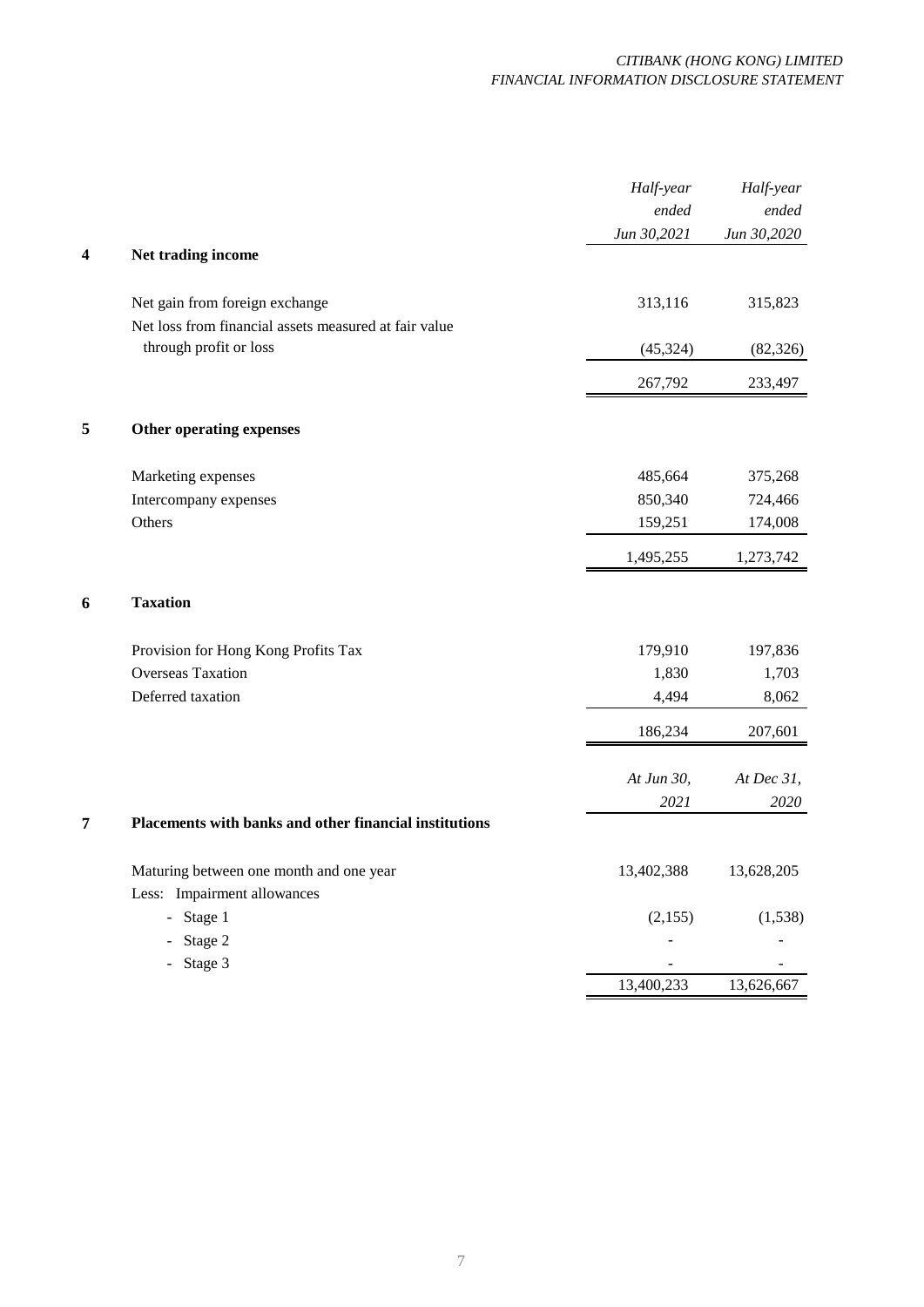|   |                                       | At Jun $30$ , | At Dec $31$ , |
|---|---------------------------------------|---------------|---------------|
|   |                                       | 2021          | 2020          |
| 8 | Loans and advances less impairment    |               |               |
|   | Gross loans and advances to customers | 108,439,399   | 101,016,647   |
|   | Less: Impairment allowances           |               |               |
|   | - Stage 1                             | (162, 322)    | (177,082)     |
|   | - Stage $2$                           | (125, 861)    | (141, 482)    |
|   | - Stage 3                             | (32, 882)     | (39, 822)     |
|   |                                       | 108,118,334   | 100,658,261   |
|   | Gross loans and advances to banks     | 49,326,228    | 51,080,394    |
|   | Less: Impairment allowances           |               |               |
|   | - Stage 1                             | (7,933)       | (5, 724)      |
|   | - Stage 2                             |               |               |
|   | - Stage 3                             |               |               |
|   |                                       | 49,318,295    | 51,074,670    |
|   |                                       | 157,436,629   | 151,732,931   |

## **9 Loans and advances to customers analyzed by geographical area**

Loans and advances to customers by geographical area are classified according to the location of the counterparties. After taking into account the transfer of risk, there were no exposures to a single country outside Hong Kong exceeding 10% of the aggregate gross amount of loans and advances to customers as at the above respective reporting dates.

#### **10 International claims**

The country risk exposures in the tables below are prepared in according to the location and types of the counterparties as defined by the HKMA under the Banking (Disclosure) Rules with reference to the HKMA's Return of International Banking Statistics. International claims are on-balance sheet exposures to counterparties based on the location of the counterparties after taking into account the transfer of risk.

International claims attributable to individual countries or areas not less than 10% of the bank's total international claims, after recognised risk transfer, are shown as follows:

|                        |              |                        | At Jun 30, 2021                       |                                        |             |
|------------------------|--------------|------------------------|---------------------------------------|----------------------------------------|-------------|
|                        |              |                        | Non-bank private sector               |                                        |             |
|                        | <b>Banks</b> | <b>Official Sector</b> | Non-bank<br>financial<br>institutions | Non-financial<br><i>private sector</i> | Total       |
| Developed countries    | 72,886,130   | 69,545,546             | 13,886,571                            | 1,159,288                              | 157,477,535 |
| of which United States | 72,505,474   | 58,708,916             | 9,386,860                             | 265,345                                | 140,866,595 |
|                        |              |                        | At Dec 31, 2020                       |                                        |             |
|                        |              |                        | Non-bank private sector               |                                        |             |
|                        | <b>Banks</b> | <b>Official Sector</b> | Non-bank<br>financial<br>institutions | Non-financial<br><i>private sector</i> | Total       |
| Developed countries    | 72,412,736   | 63,996,641             | 12,163,862                            | 1,151,125                              | 149,724,364 |
| of which United States | 71,972,452   | 53,355,901             | 8,498,386                             | 309.902                                | 134,136,641 |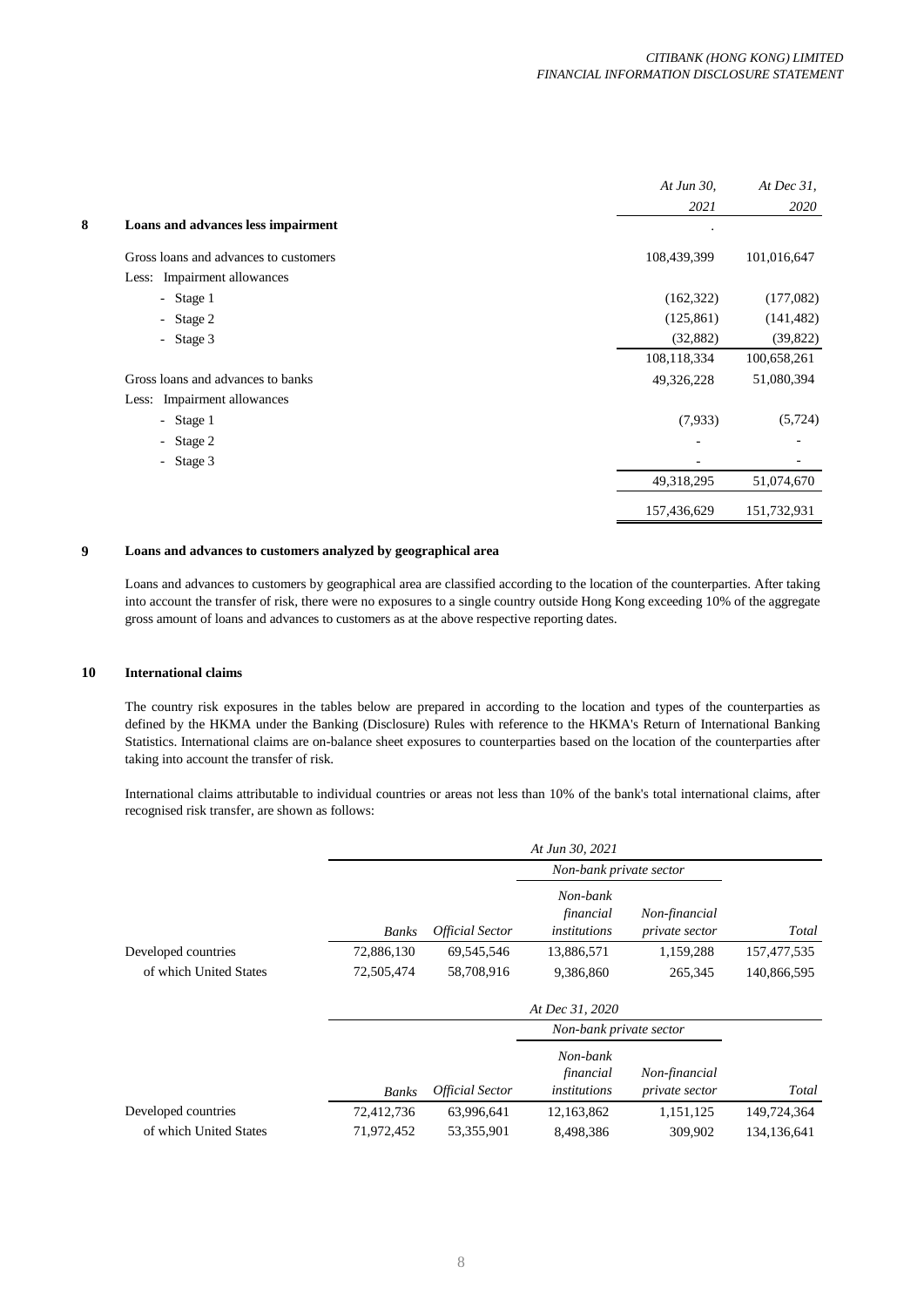#### **11 Mainland activities**

The following analysis of non-bank Mainland exposures is based on the categories of non-bank counterparties and the type of direct exposures defined by the HKMA under the Banking (Disclosure) Rules with reference to the HKMA Return of Mainland activities.

|                                                 |                 | At Jun 30, 2021                 |                 |
|-------------------------------------------------|-----------------|---------------------------------|-----------------|
|                                                 | On-balance      | Off-balance                     |                 |
|                                                 | sheet exposures | sheet exposures                 | Total exposures |
| PRC nationals residing in Mainland China or     |                 |                                 |                 |
| other entities incorporated in Mainland         |                 |                                 |                 |
| China and their subsidiaries and joint ventures | 1,910,507       | 804,246                         | 2,714,753       |
| PRC nationals residing outside Mainland China   |                 |                                 |                 |
| or entities incorporated outside Mainland       |                 |                                 |                 |
| China where the credit is granted for use       |                 |                                 |                 |
| in Mainland China                               | 633             |                                 | 633             |
| Other counterparties where the exposures are    |                 |                                 |                 |
| considered by the reporting institution to      |                 |                                 |                 |
| be non-bank China exposure                      | 10,907          |                                 | 10,907          |
| Total                                           | 1,922,047       | 804,246                         | 2,726,293       |
| Total assets after provision                    | 305, 141, 033   |                                 |                 |
| On-balance sheet exposures as percentage of     |                 |                                 |                 |
| total assets                                    | 0.63%           |                                 |                 |
|                                                 |                 |                                 |                 |
|                                                 |                 |                                 |                 |
|                                                 |                 | At Dec 31, 2020                 |                 |
|                                                 | On-balance      | Off-balance                     |                 |
|                                                 |                 | sheet exposures sheet exposures | Total exposures |
| PRC nationals residing in Mainland China or     |                 |                                 |                 |
| other entities incorporated in Mainland         |                 |                                 |                 |
| China and their subsidiaries and joint ventures | 2,048,535       | 858,141                         | 2,906,676       |
| PRC nationals residing outside Mainland China   |                 |                                 |                 |
| or entities incorporated outside Mainland       |                 |                                 |                 |
| China where the credit is granted for use       |                 |                                 |                 |
| in Mainland China                               | 525             |                                 | 525             |
| Other counterparties where the exposures are    |                 |                                 |                 |
| considered by the reporting institution to      |                 |                                 |                 |
| be non-bank China exposure                      | 10,232          |                                 | 10,232          |
| Total                                           | 2,059,292       | 858,141                         | 2,917,433       |
| Total assets after provision                    | 295,487,302     |                                 |                 |
| On-balance sheet exposures as percentage of     |                 |                                 |                 |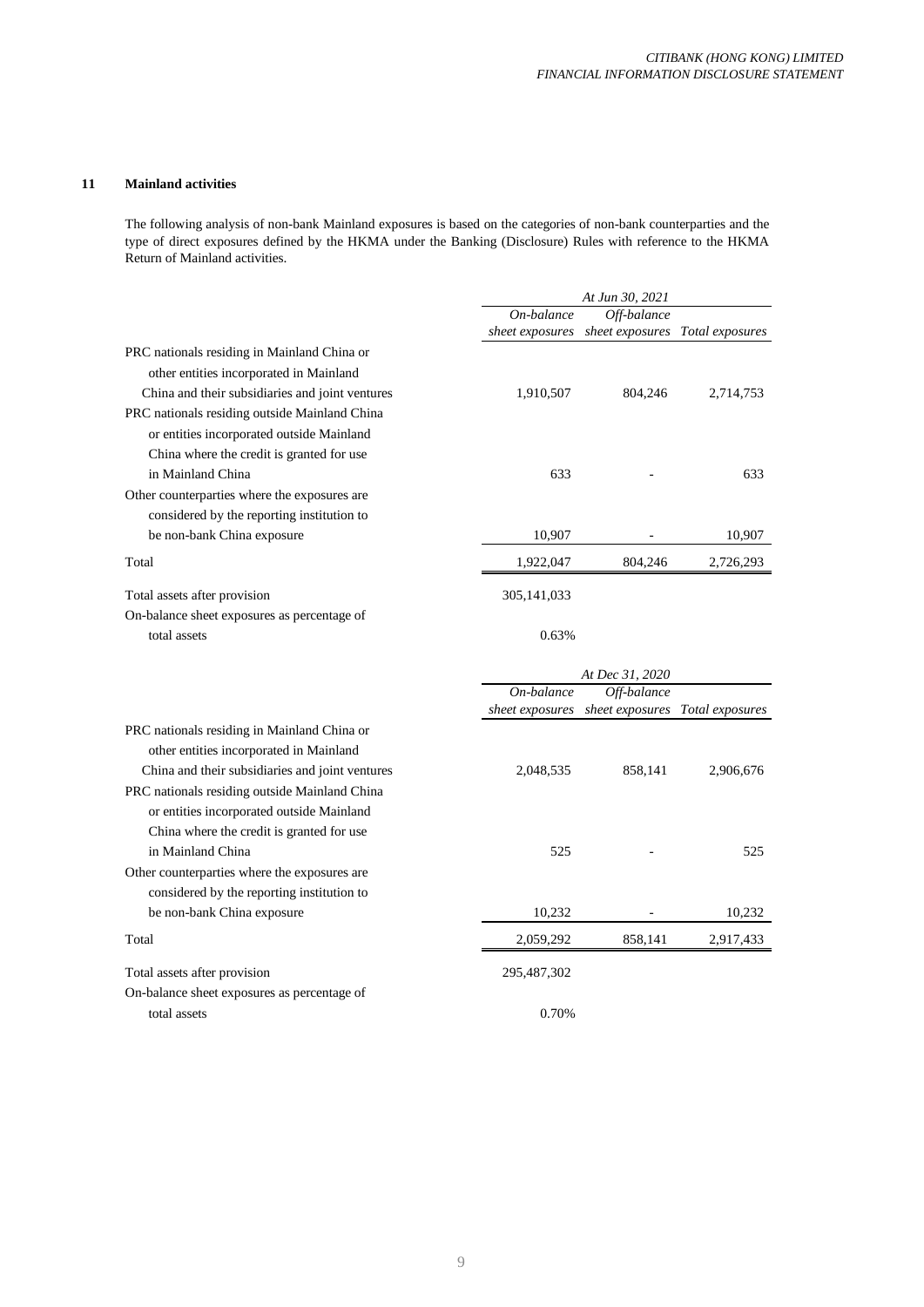# **12 Loans and advances to customers analyzed by industry sector**

|                                                               | At Jun 30, 2021 |                | At Dec 31, 2020 |                |
|---------------------------------------------------------------|-----------------|----------------|-----------------|----------------|
|                                                               |                 | % of loans and |                 | % of loans and |
|                                                               |                 | advances       |                 | advances       |
|                                                               |                 | covered by     |                 | covered by     |
|                                                               |                 | collateral or  |                 | collateral or  |
|                                                               | Amount          | other security | Amount          | other security |
| Loans and advances to customers<br>for use in Hong Kong       |                 |                |                 |                |
| Industrial, commercial and<br>financial                       |                 |                |                 |                |
| Property investment                                           | 2,615,650       | 100%           | 2,716,231       | 100%           |
| Wholesale and retail trade                                    | 15,001          | 65%            | 24,652          | 61%            |
| Manufacturing                                                 | 3,307           | 84%            | 3,784           | 80%            |
| Others                                                        | 10,805          | 85%            | 15,348          | 73%            |
| <b>Individuals</b>                                            |                 |                |                 |                |
| Loans for the purchase of                                     |                 |                |                 |                |
| other residential properties                                  | 68,740,286      | 100%           | 62,791,623      | 100%           |
| Credit card advances                                          | 11,830,353      |                | 12,320,965      |                |
| Others                                                        | 25,576,331      | 78%            | 23,549,253      | 76%            |
|                                                               | 108,791,733     |                | 101,421,856     |                |
| Netting adjustment on account of                              |                 |                |                 |                |
| foreign currency margin products                              | (356, 618)      |                | (408, 530)      |                |
| Total loans and advances to<br>customers for use in Hong Kong | 108,435,115     |                | 101,013,326     |                |
| Loans and advances to customers                               |                 |                |                 |                |
| for use outside Hong Kong                                     | 4,284           |                | 3,321           |                |
| Total                                                         | 108,439,399     |                | 101,016,647     |                |

The above analysis has been classified according to categories and definitions used by the HKMA.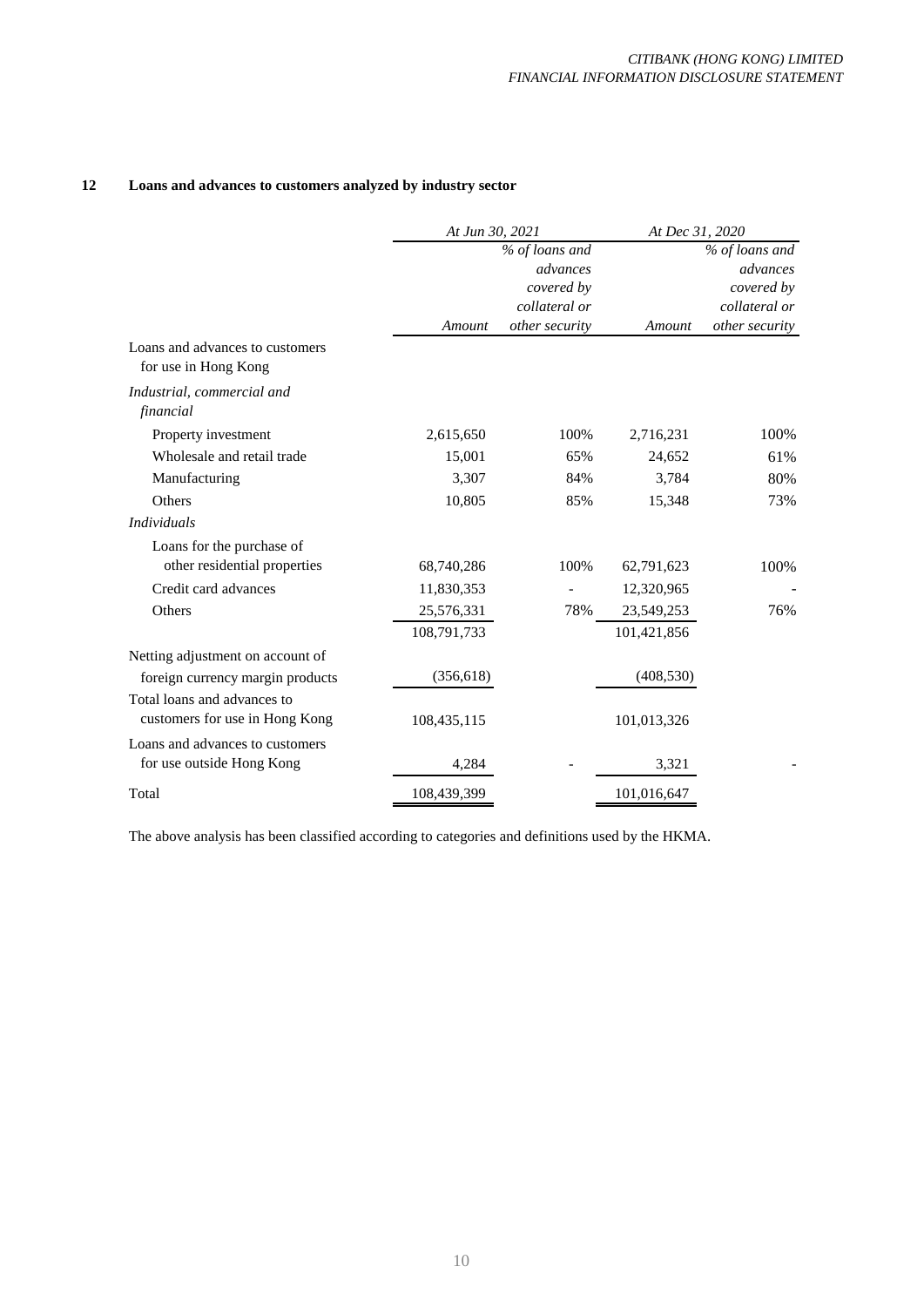# **12 Loans and advances to customers analyzed by industry sector (continued)**

The amount of overdue and impaired loans and advances to customers and respective collective impairment allowances in respect of loans and advances to industry sectors which constitute not less than 10% of the Company's total loans and advances to customers are shown as follows:

|                                                        | At Jun 30.    | At Dec $31$ , |
|--------------------------------------------------------|---------------|---------------|
|                                                        | 2021          | 2020          |
| Overdue loans and advances to customers                |               |               |
| <i>Individuals</i>                                     |               |               |
| Loans for the purchase of other residential properties | 25,385        | 36,226        |
| Credit card advances                                   | 30,951        | 38,971        |
| Others                                                 | 2,811         | 5,271         |
| Impaired loans and advances to customers               |               |               |
| <i>Individuals</i>                                     |               |               |
| Loans for the purchase of other residential properties | 25,385        | 36,226        |
| Credit card advances                                   | 30,951        | 38,971        |
| Others                                                 | 32,946        | 34,411        |
| Collective impairment allowances                       |               |               |
| <i>Individuals</i>                                     |               |               |
| Loans for the purchase of other residential properties | 3,506         | 3,597         |
| Credit card advances                                   | 228,356       | 253,369       |
| Others                                                 | 55,642        | 61,121        |
| Specific impairment allowances                         |               |               |
| <i>Individuals</i>                                     |               |               |
| Loans for the purchase of other residential properties | $\mathcal{L}$ | 3             |
| Credit card advances                                   | 30,715        | 36,575        |
| Others                                                 | 2,165         | 3,244         |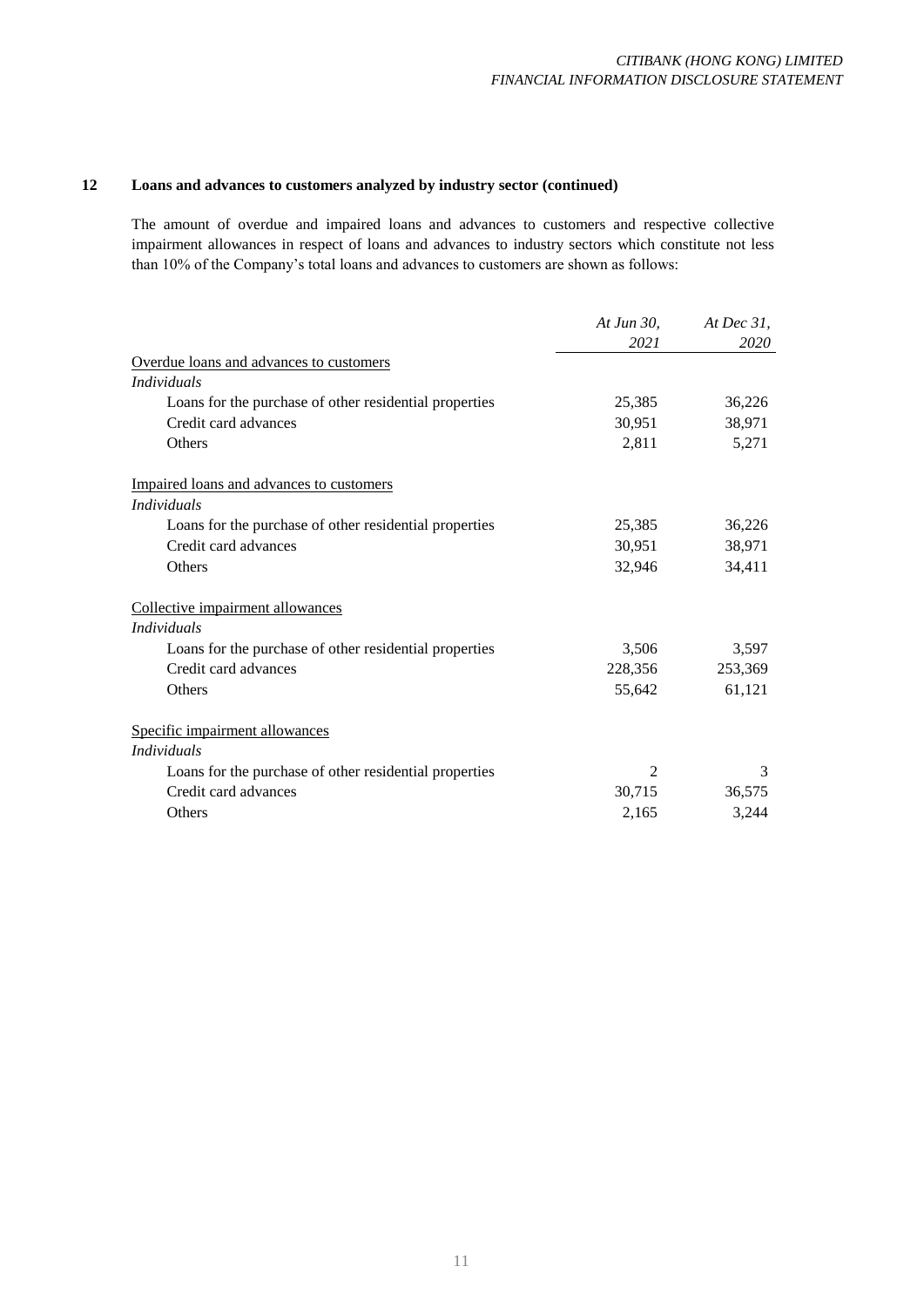#### **13 Overdue and rescheduled assets**

#### *(i) Overdue loans and advances to customers*

|                                    | At Jun 30, 2021 |                | At Dec 31, 2020 |                |
|------------------------------------|-----------------|----------------|-----------------|----------------|
|                                    |                 | % of loans and |                 | % of loans and |
|                                    |                 | advances to    |                 | advances to    |
|                                    | Amount          | customers      | Amount          | customers      |
| Loans and advances to customers    |                 |                |                 |                |
| which have been overdue for        |                 |                |                 |                |
| periods of:                        |                 |                |                 |                |
| - 6 months or less but over 3      |                 |                |                 |                |
| months                             | 35,199          | 0.03%          | 54,525          | 0.05%          |
| - 1 year or less but over 6 months |                 | 0.00%          | 1,995           | 0.00%          |
| - over 1 year                      | 23,948          | 0.02%          | 23,948          | 0.02%          |
|                                    | 59,147          | 0.05%          | 80,468          | 0.07%          |
| Current market value of collateral |                 |                |                 |                |
| held against the covered portion   |                 |                |                 |                |
| of overdue loans and advances      |                 |                |                 |                |
| to customers                       | 63,765          |                | 104,625         |                |
| Covered portion of overdue loans   |                 |                |                 |                |
| and advances to customers          | 25,385          |                | 36,226          |                |
| Uncovered portion of overdue loans |                 |                |                 |                |
| and advances to customers          | 33,762          |                | 44,242          |                |
|                                    | 59,147          |                | 80,468          |                |
| Specific impairment allowances     | 24,463          |                | 32,777          |                |

The covered portion of overdue loans and advances to customers represents the amount of collateral held against outstanding balances. Where collateral values are greater than gross loans and advances, only the amount of collateral up to the gross loans and advance was included.

The collateral held in respect of the overdue loans and advances mainly consists of properties.

After taking into account the transfer of risk, there were no exposures to a single country outside Hong Kong exceeding 10% of the aggregate overdue loans and advances to customers as at the above respective reporting dates.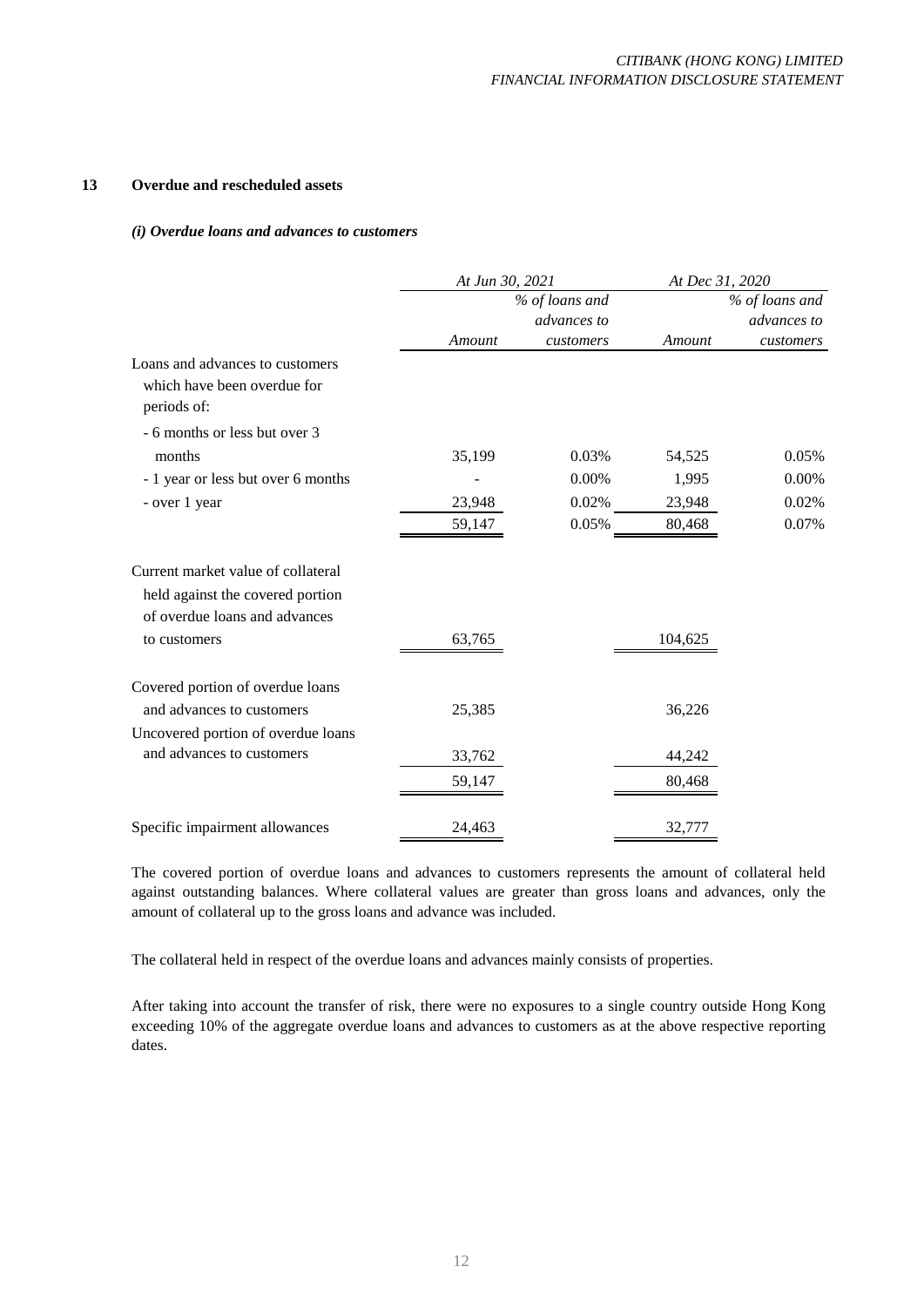#### **13 Overdue and rescheduled assets (continued)**

#### *(ii) Rescheduled loans and advances to customers*

|                                | At Jun 30, 2021 |             | At Dec 31, 2020 |                |
|--------------------------------|-----------------|-------------|-----------------|----------------|
|                                | % of loans and  |             |                 | % of loans and |
|                                |                 | advances to |                 | advances to    |
|                                | Amount          | customers   | Amount          | customers      |
| Rescheduled loans and advances |                 |             |                 |                |
| to customers                   | 30,135          | 0.03%       | 29,140          | 0.03%          |

Rescheduled loans and advances are those loans and advances which have been restructured or renegotiated because of deterioration in the financial position of the borrower, or because of the inability of the borrower to meet the original repayment schedule. Rescheduled loans and advances to customers are stated net of any loans and advances which have subsequently become overdue for over three months and which are included in overdue loans and advances to customers in part (i).

#### *(iii) Impaired loans and advances to customers*

|                                                | % of loans and<br>advances to |           |         | % of loans and<br>advances to |
|------------------------------------------------|-------------------------------|-----------|---------|-------------------------------|
|                                                | Amount                        | customers | Amount  | customers                     |
| Overdue loans and advances to<br>customers     | 59,147                        | 0.05%     | 80,468  | $0.07\%$                      |
| Rescheduled loans and advances<br>to customers | 30,135                        | 0.03%     | 29,140  | 0.03%                         |
| Impaired loans and advances to<br>customers    | 89,282                        | 0.08%     | 109,608 | $0.10\%$                      |

After taking into account the transfer of risk, there were no exposures to a single country outside Hong Kong exceeding 10% of the aggregate impaired loans and advances to customers as at the above respective reporting dates.

There were no advances to banks or other assets which were overdue for over three months as at 30 June 2021 and 31 December 2020, nor were there any rescheduled advances to banks and other financial institutions.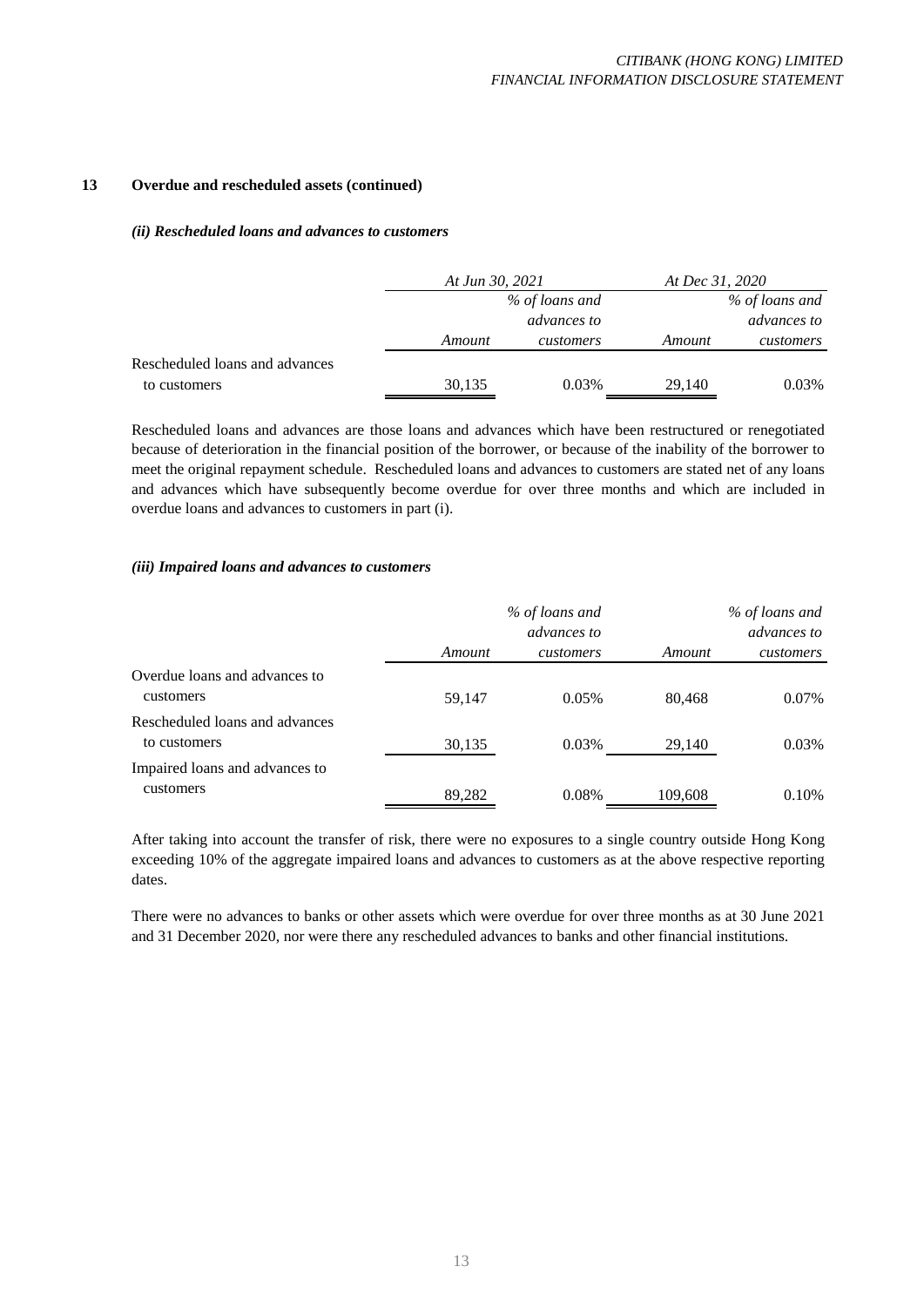# **14 Repossessed assets**

|                    | At Jun 30, | At Dec $31$ , |
|--------------------|------------|---------------|
|                    | 2021       | 2020          |
| Repossessed assets | .354       | -             |
|                    |            |               |

Assets acquired in exchange for the release in full or in part of the obligations of the borrowers due to restructuring or the inability of borrowers to repay, are recorded as "Other assets" in the statement of financial position at the lower of net realization value and the carrying amount of the asset (net of any impairment allowance), until the assets are realized.

# **15 Property, plant and equipment**

|                                  |                       |              | Installations, |                               |                 |
|----------------------------------|-----------------------|--------------|----------------|-------------------------------|-----------------|
|                                  | <b>Buildings held</b> |              | plant,         |                               | Total property, |
|                                  | for own use           | Right-of-use |                | machinery and Construction in | plant and       |
|                                  | carried at cost       | assets       | other assets   | progress                      | equipment       |
| Cost or valuation:               |                       |              |                |                               |                 |
| At Jan 1, 2021                   | 405,528               | 701,359      | 399,731        | 9,431                         | 1,516,049       |
| <b>Additions</b>                 |                       | 34,154       | 372            | 24,761                        | 59,287          |
| Transfer                         |                       |              | 20,144         | (20, 144)                     |                 |
| Write-offs                       |                       |              | (7, 805)       | (4,084)                       | (11,889)        |
| At Jun 30, 2021                  | 405,528               | 735,513      | 412,442        | 9,964                         | 1,563,447       |
| <b>Accumulated depreciation:</b> |                       |              |                |                               |                 |
| At Jan 1, 2021                   | 129,096               | 408,933      | 317,223        |                               | 855,252         |
| Charge for the period            | 4,055                 | 94,582       | 19,720         |                               | 118,357         |
| Write-offs                       |                       |              | (7, 805)       |                               | (7,805)         |
| At Jun 30, 2021                  | 133,151               | 503,515      | 329,138        |                               | 965,804         |
| Net book value:                  |                       |              |                |                               |                 |
| At Jun 30, 2021                  | 272,377               | 231,998      | 83,304         | 9,964                         | 597,643         |
| At Dec 31, 2020                  | 276,432               | 292,426      | 82,508         | 9,431                         | 660,797         |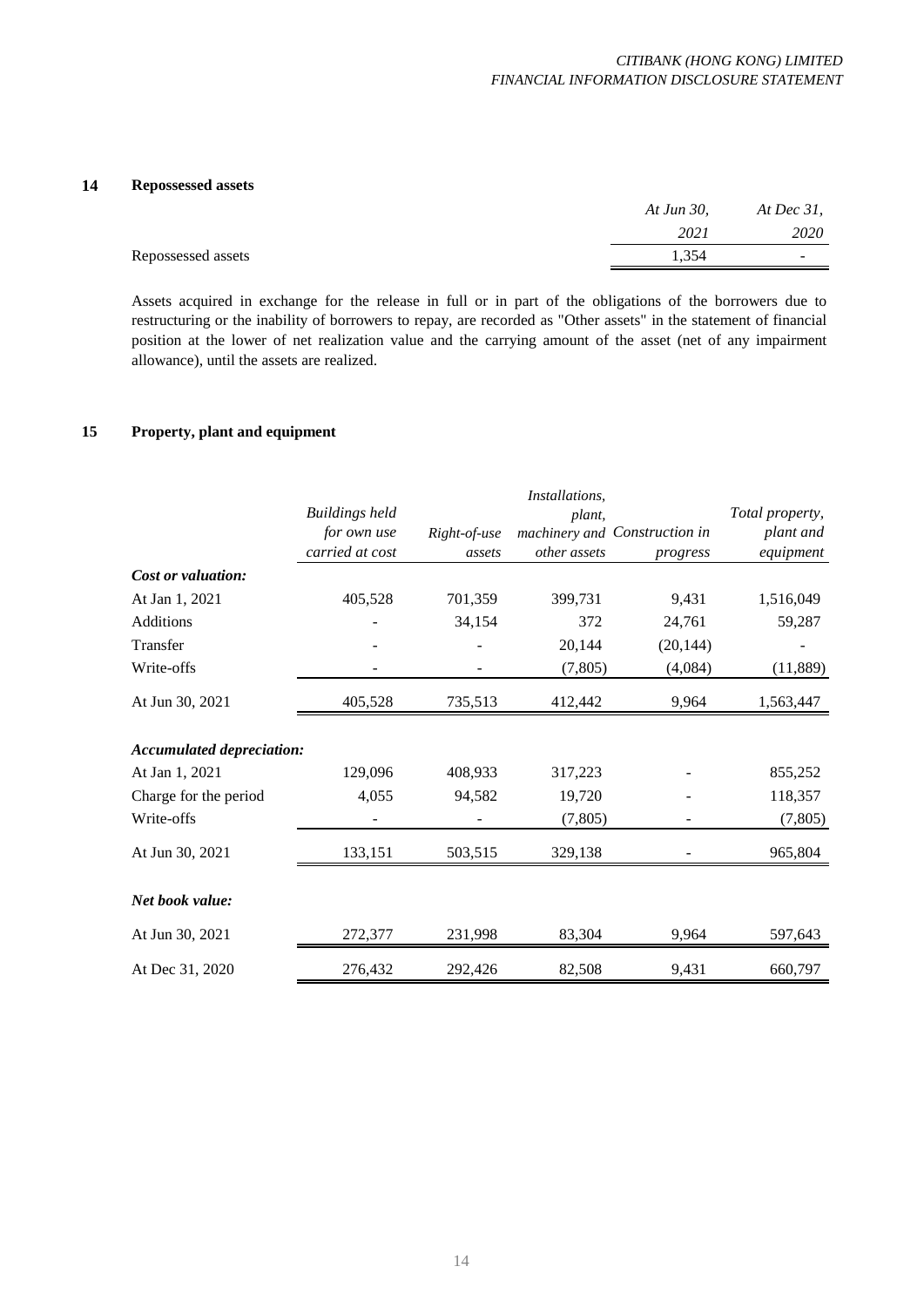#### **16 Deposits from customers**

|                                      | At Jun 30,<br>2021 | At Dec $31$ ,<br>2020 |
|--------------------------------------|--------------------|-----------------------|
|                                      |                    |                       |
| Demand deposits and current accounts | 67,404,284         | 58,271,442            |
| Savings deposits                     | 139, 221, 474      | 139, 167, 015         |
| Time, call and notice deposits       | 16,303,408         | 18, 104, 258          |
|                                      | 222,929,166        | 215,542,715           |

#### **17 Reserves**

|                    | At Jun 30,<br>2021 | At Dec $31$ ,<br>2020 |
|--------------------|--------------------|-----------------------|
| Fair value reserve | 19,752             | 10,453                |
| Retained profits   | 17,183,318         | 16,302,692            |
| Capital reserves   | (11,052)           | (12, 817)             |
|                    | 17,192,018         | 16,300,328            |

#### *(a) Nature and purpose of reserves*

#### Fair value reserve

This reserve comprises the cumulative net change in fair value of fair value through other comprehensive income (FVOCI) debt securities measured at FVOCI under HKFRS 9 held at the end of the reporting period.

#### Capital reserves

The capital reserves comprise the subsequent change in fair value of the share awards granted to employees of the Company recognized in accordance with the accounting policy for share based payments.

#### *(b) Regulatory reserve*

To satisfy the provisions of the Hong Kong Banking Ordinance and local regulatory requirements for prudential supervision purposes, the Company has earmarked a regulatory reserve directly from retained profits. As of June 30, 2021, the effect of this requirement is to reduce the amount of reserves which can be distributed to equity shareholders by \$440,750 thousand (December 31, 2020: \$360,985 thousand).

*(c)* The Directors do not recommend a payment of interim dividend in respect of the six months ended June 30, 2021 (2020: payment of interim dividend of \$736,288 thousand).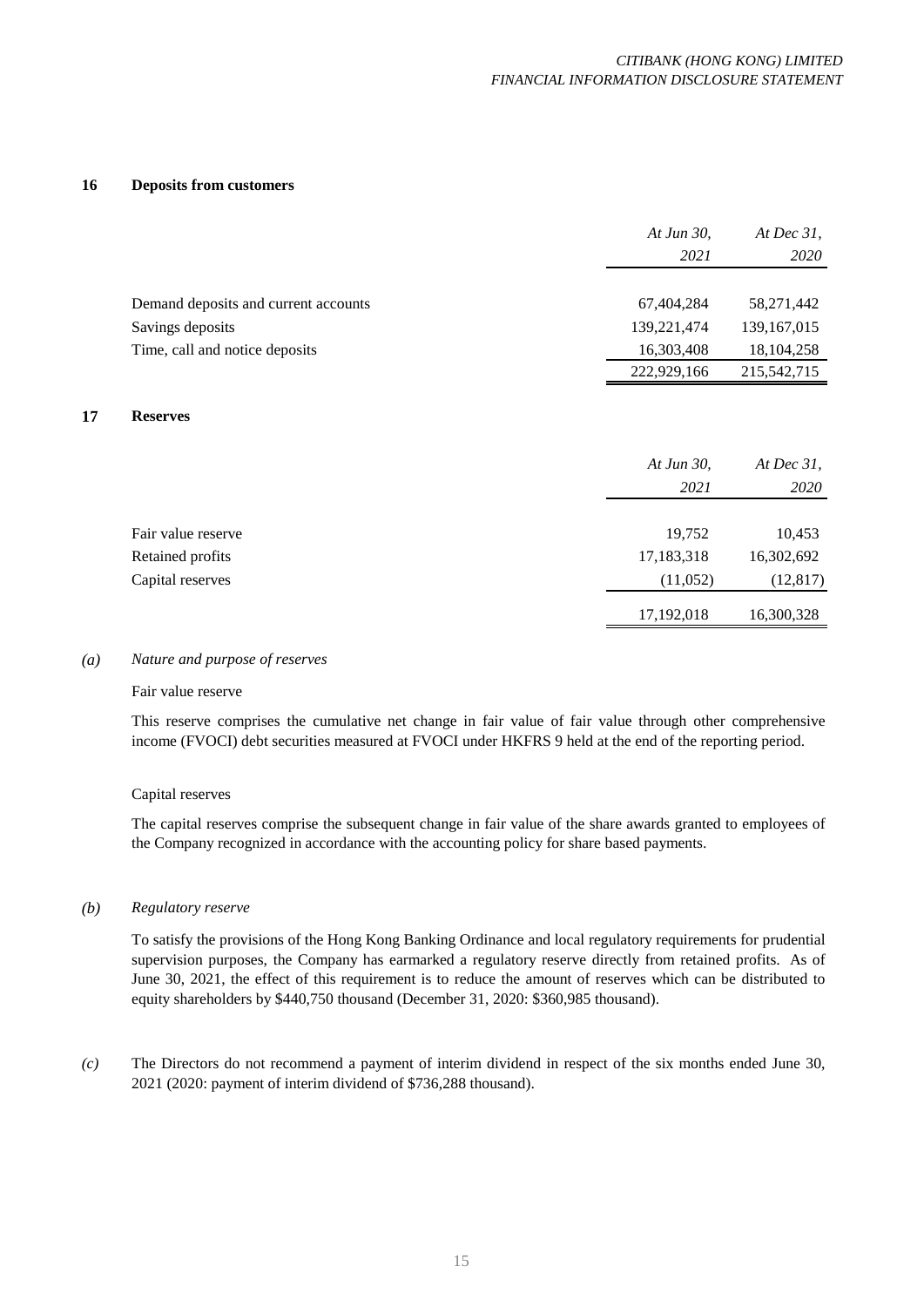#### **18 Derivatives**

Derivatives are used for managing the Company's own exposures to market risk as part of its asset and liability management process and their sale to customers as part of the Company's business activities. The principal derivative instruments used by the Company are foreign exchange rate related contracts, which are primarily over-the-counter derivatives.

## *(i) Notional amount of derivatives*

Derivatives refer to financial contracts whose value depends on the value of one or more underlying assets or indices. The notional amounts of these instruments indicate the volume of outstanding transactions and do not represent amounts at risk.

|                             | At Jun 30, | At Dec $31$ , |
|-----------------------------|------------|---------------|
|                             | 2021       | 2020          |
| <b>Currency derivatives</b> |            |               |
| Forwards and futures        | 26,126,880 | 16,266,785    |
| Options purchased           | 1,578,036  | 1,759,429     |
| Options written             | 1,578,036  | 1,759,429     |
|                             | 29,282,952 | 19,785,643    |

## *(ii) Fair values and credit risk weighted amounts of derivatives*

|             | At Jun 30, 2021   |             | At Dec 31, 2020          |            |             |                          |
|-------------|-------------------|-------------|--------------------------|------------|-------------|--------------------------|
|             | <i>Fair value</i> |             | Credit risk-<br>weighted | Fair value |             | Credit risk-<br>weighted |
|             | Assets            | Liabilities | amount                   | Assets     | Liabilities | amount                   |
| Currency    |                   |             |                          |            |             |                          |
| derivatives | 27.210            | 159.528     | 138.367                  | 130,136    | 10.425      | 73,233                   |

The credit risk-weighted amounts are assessed in accordance with the Banking (Capital) Rules (the "Capital Rules") and depend on the status of the counterparty and maturity characteristics of the instrument. The risk weights used range from 0% to 1250%.

The fair value and credit risk weighted amounts do not take into account any bilateral netting arrangements during the period and accordingly these amounts are shown on a gross basis.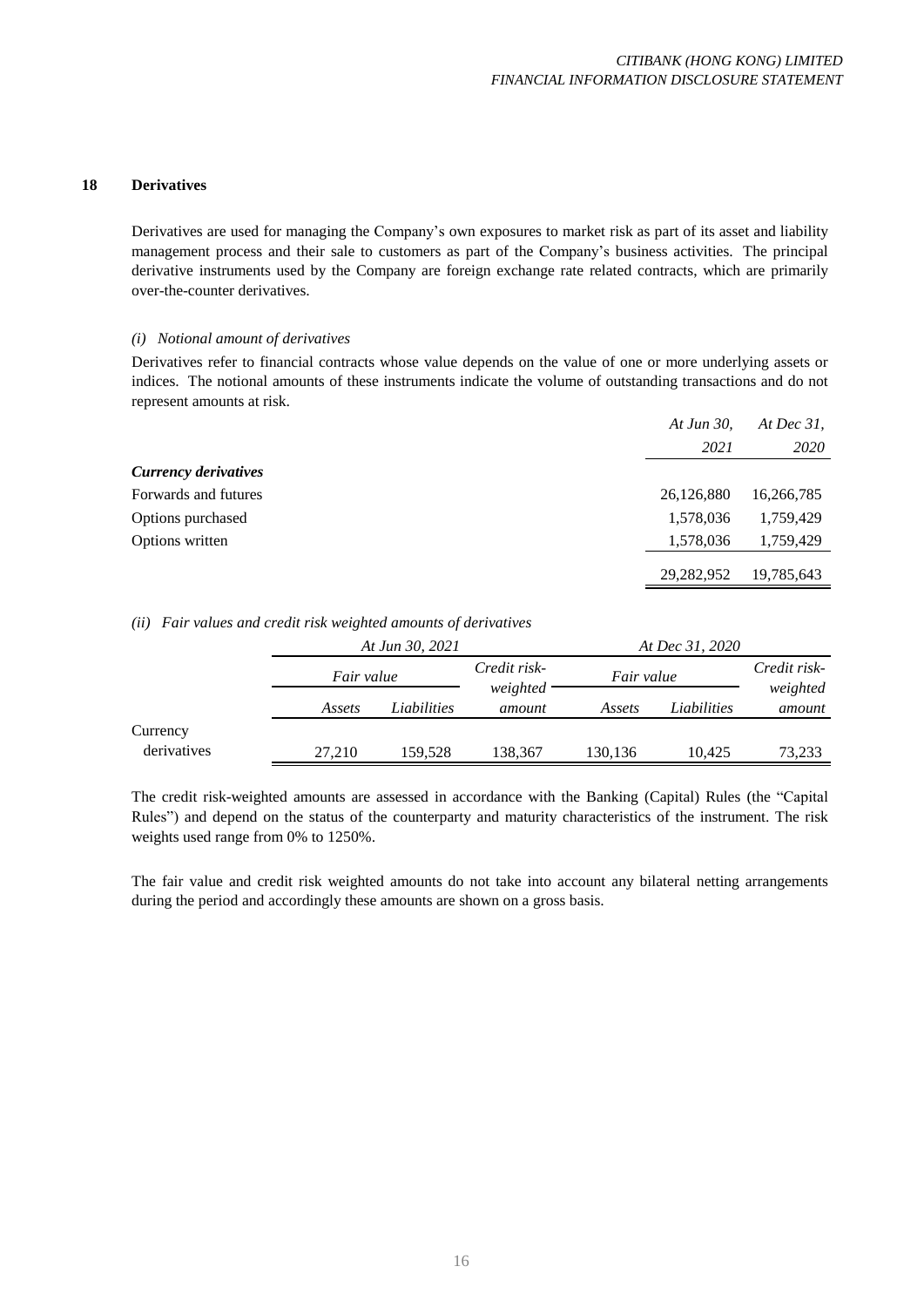# **19 Contingent liabilities and commitments**

|                                                       | At Jun 30,<br>2021 | At Dec $31$ ,<br>2020 |
|-------------------------------------------------------|--------------------|-----------------------|
| Contractual or notional amounts                       |                    |                       |
| Trade-related contingencies                           |                    |                       |
| Forward forward deposits placed                       | 843,348            | 901,789               |
| Other commitments                                     |                    |                       |
| - with an original maturity of not more than one year | 2,670,510          | 1,698,635             |
| - with an original maturity of more than one year     | 666,079            | 749,303               |
| - which are unconditionally cancellable               | 82,272,672         | 81,254,645            |
|                                                       | 86,452,609         | 84,604,372            |
| Credit risk-weighted amounts                          | 615,116            | 519,254               |

Contingent liabilities and commitments are forward forward deposits placed as well as credit-related instruments. The risk involved is similar to the credit risk involved in extending loan facilities to customers. These transactions are, therefore, subject to the same credit application, portfolio maintenance and collateral requirements as for customers applying for loans. The contractual amounts represent the amounts at risk should the contract be fully drawn upon and the client default. Since a significant portion of other commitments is expected to expire without being drawn upon, the total of contractual amounts is not representative of future liability requirements.

The credit risk-weighted amounts are assessed in accordance with the Capital Rules and depend on the status of the counterparty and the maturity characteristics of the instrument. The risk weights used range from 0% to 1250%.